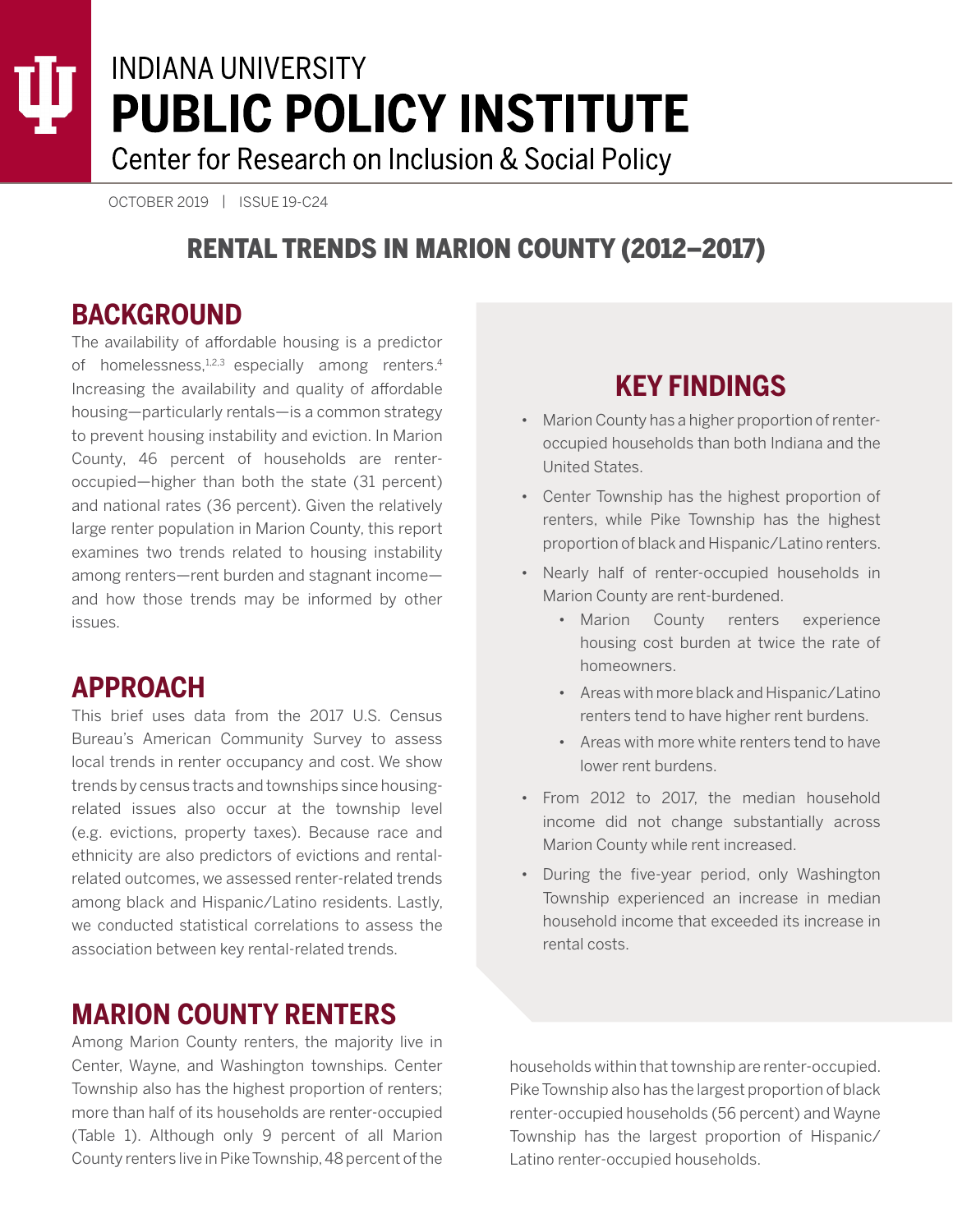| <b>TABLE 1. Occupied housing characteristics (2017)</b> |  |  |  |  |  |  |
|---------------------------------------------------------|--|--|--|--|--|--|
|---------------------------------------------------------|--|--|--|--|--|--|

|                      | <b>RENTER-</b><br><b>OCCUPIED</b><br><b>HOUSEHOLDS</b> | <b>WHITE RENTER-</b><br><b>OCCUPIED</b><br><b>HOUSEHOLDS</b> | <b>HISPANIC/LATINO</b><br><b>RENTER-OCCUPIED</b><br><b>HOUSEHOLDS</b> | <b>BLACK RENTER-</b><br><b>OCCUPIED</b><br><b>HOUSEHOLDS</b> | <b>PROPORTION</b><br><b>OF MARION</b><br><b>COUNTY</b><br><b>RENTERS</b> |
|----------------------|--------------------------------------------------------|--------------------------------------------------------------|-----------------------------------------------------------------------|--------------------------------------------------------------|--------------------------------------------------------------------------|
| Center Township      | 59%                                                    | 55%                                                          | 7%                                                                    | 39%                                                          | 20%                                                                      |
| Decatur Township     | 31%                                                    | 81%                                                          | 5%                                                                    | 14%                                                          | 3%                                                                       |
| Franklin Township    | 25%                                                    | 85%                                                          | 5%                                                                    | 8%                                                           | 3%                                                                       |
| Lawrence Township    | 41%                                                    | 42%                                                          | 9%                                                                    | 52%                                                          | 12%                                                                      |
| Perry Township       | 44%                                                    | 78%                                                          | 7%                                                                    | 10%                                                          | 11%                                                                      |
| Pike Township        | 48%                                                    | 31%                                                          | 11%                                                                   | 56%                                                          | 9%                                                                       |
| Warren Township      | 42%                                                    | 43%                                                          | 9%                                                                    | 54%                                                          | 11%                                                                      |
| Washington Township  | 46%                                                    | 56%                                                          | 7%                                                                    | 35%                                                          | 14%                                                                      |
| Wayne Township       | 50%                                                    | 44%                                                          | 17%                                                                   | 41%                                                          | 18%                                                                      |
| <b>Marion County</b> | 46%                                                    | 55%                                                          | 9%                                                                    | 39%                                                          | 100%                                                                     |

*Note: Values may not add to 100 percent due to rounding. Individuals who are Hispanic/Latino may identify as any race.*

#### RENT BURDEN

The U.S. Department of Housing and Urban Development (HUD) defines rental cost burden as households paying more than 30 percent of their income toward rental costs. Households paying more than 50 percent of their income are considered severely rent burdened. First, Marion County has a high proportion of rent-burdened households. Fortynine percent of renting households in Marion County are rent-burdened, while severe rent burden affects 26 percent of renters. Only 21 percent of homeowners experience housing cost burden (30 percent or more of their income on housing costs) and 9 percent experience severe housing cost burden (50 percent or more of their income on housing costs).

Next, rent-burdened households tend to be concentrated in a few areas of Marion County. Renters make up at least 40 percent of the population in all but one of the rent-burdened census tracts in Marion County. As shown in Figure 1, Center Township has the most rent-burdened areas, followed by Wayne, Warren, and Lawrence townships.

Finally, rent burden may be associated with race and ethnicity. As seen in Figure 2, 57 percent of rentburdened census tracts are occupied by majority-

### **FIGURE 1. Percentage of renters experiencing rent burden in Marion County, by census tract (2017)**

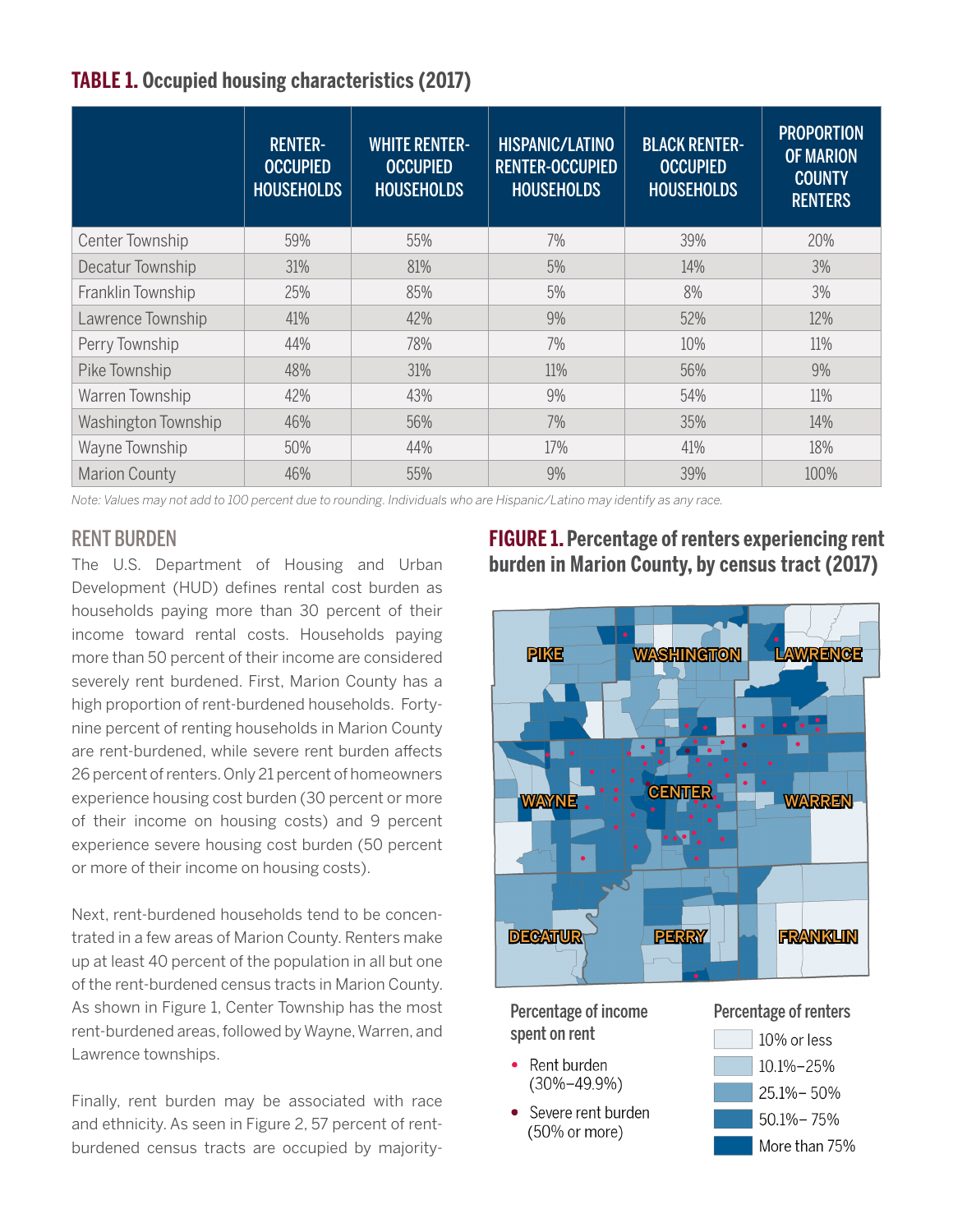**FIGURE 2. Percentage of black renter households experiencing rent burden in Marion County, by census tract (2017)**



Percentage of income<br>renter households spent on rent

- Rent burden  $(30\% - 49.9\%)$
- Severe rent burden (50% or more)

10% or less  $10.1\% - 25\%$ 

25.1%-50% 50.1%-75% More than 75%

## **FIGURE 3. Median household income (2012–2017)**

black renter populations. The percentage of black and Hispanic/Latino renters is each significantly and positively associated with the percentage of income spent on rent. That means, the more black and Hispanic/Latino renters in a census tract, the higher the rent burden in that area—with the opposite relationship for areas with large concentrations of white renters. In other words, more white renters in a census tract are associated with a lower rent burden in that area.

## STAGNANT INCOME

National trends indicate that wages have not increased despite rises in rental costs. Marion County has also experienced this trend but it varies by township. A township's median household income includes both homeowners and renters, but highlights trends that may exist even among those who are more financially stable.

As shown in Figure 3, median household incomes have remained mostly stagnant across Marion County from 2012 through 2017. Franklin Township maintained the highest median household income, while Center Township had the lowest. Franklin, Pike, and Washington townships were the only townships that experienced an increase in median household income of more than \$4,000 during that time.

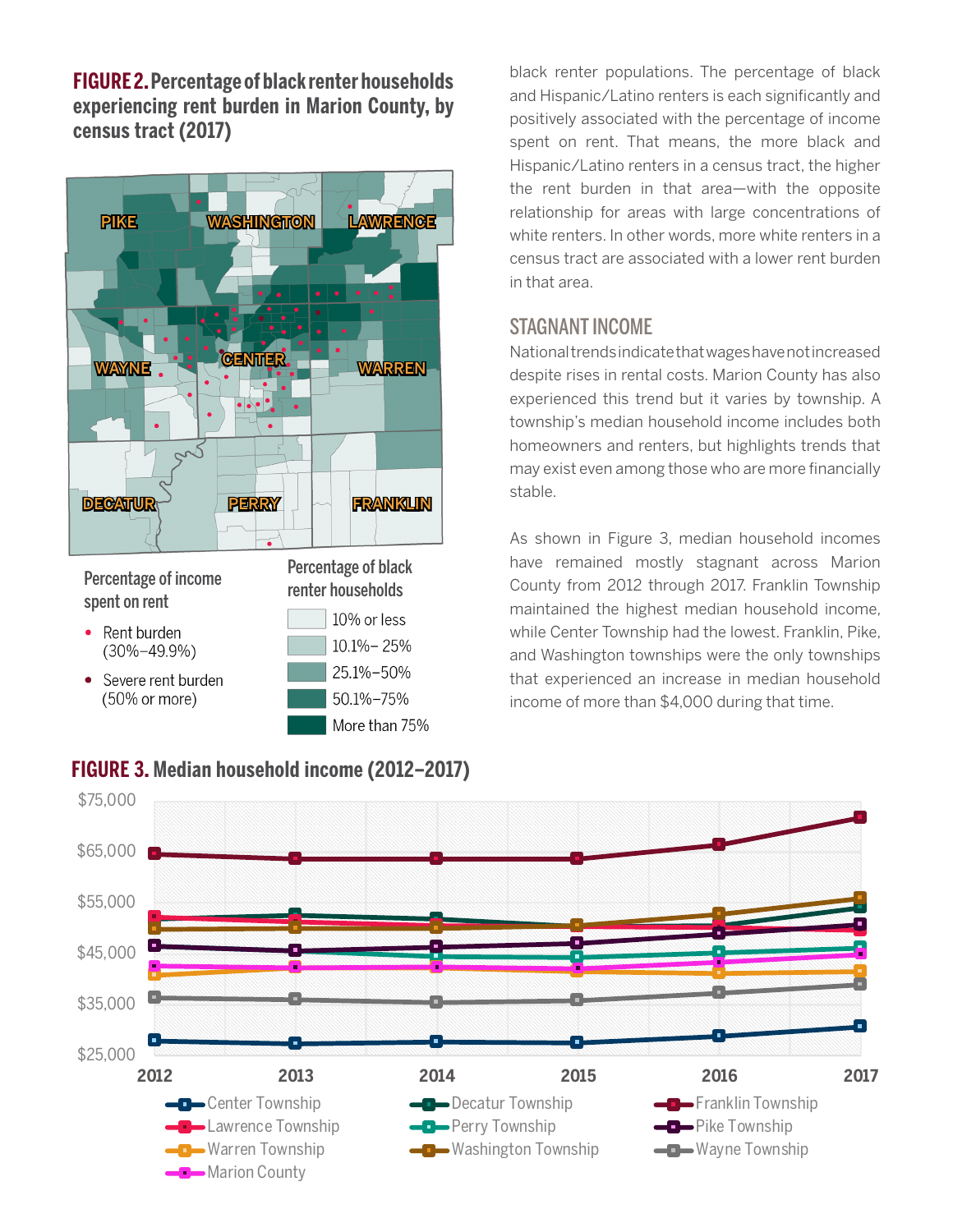

#### **FIGURE 4. Median monthly rental housing cost (2012–2017)**





 $\blacksquare$  % change in income  $\blacksquare$  % change in monthly rent

In contrast, median rental housing costs (Figure 4) have trended upward during the same five years. Franklin Township had the highest monthly rental costs of all townships, while Wayne Township primarily had the lowest monthly rental costs from 2012 to 2017.

Rental costs may offset even modest increases in median household income, but only Washington Township experienced an increase in household income that exceeded its increases in rental costs.

As seen in Figure 5, Franklin Township experienced the largest percent change (16 percent) and dollar amount increase (\$140) in median monthly rent during the five-year period.

Washington Township had the highest percent increase in income from 2012 to 2017. Lawrence Township experienced the largest percent decrease in income (4.9 percent) Both Lawrence and Perry townships experienced a percent decrease in income and a percent increase in monthly rent costs.